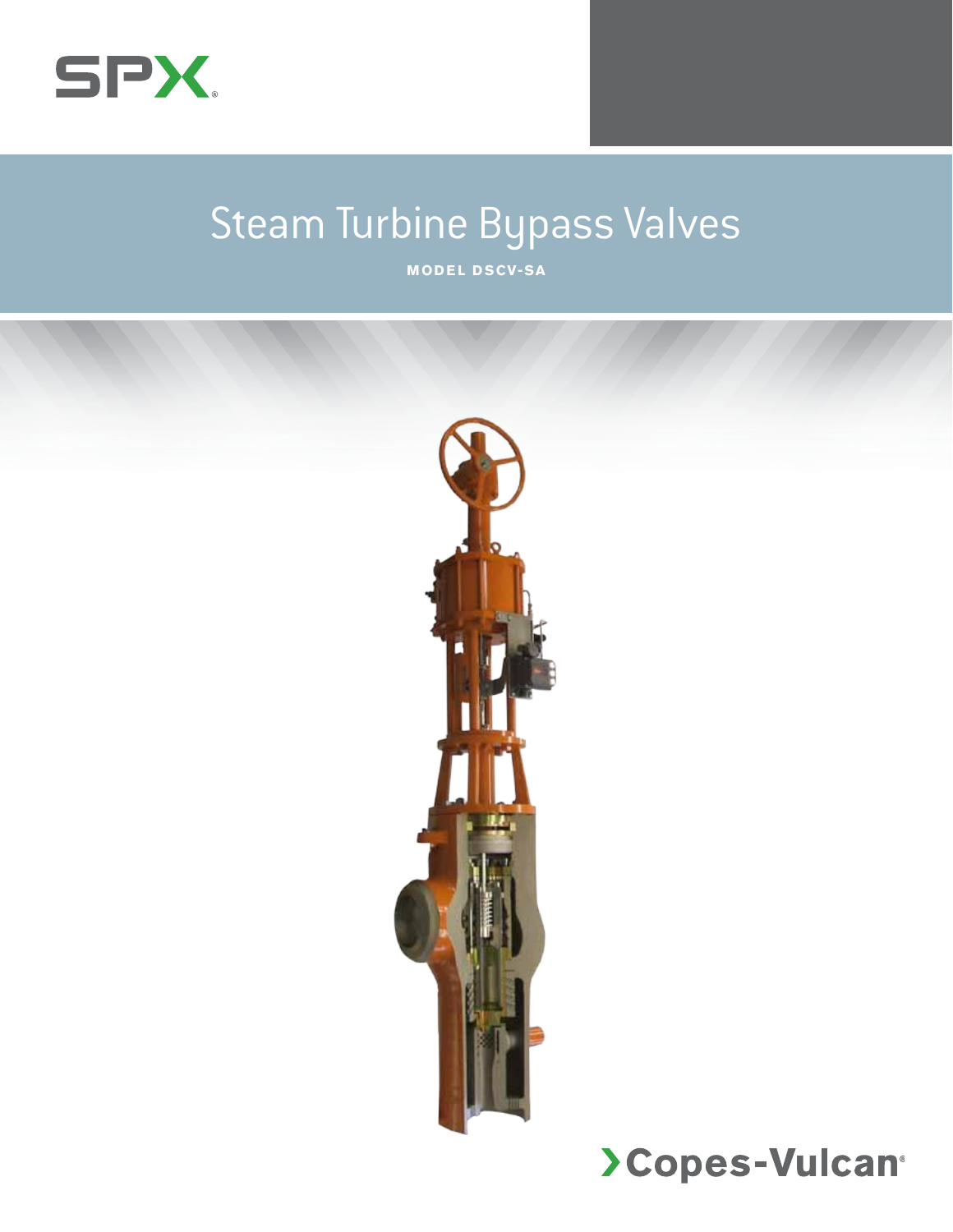Finding innovative ways to help the world meet its ever growing demand for power is a key focus for SPX. As a multiindustry manufacturer, we provide creative solutions that serve global energy markets in a myriad of ways. Our ideas are helping to build more efficient new power plants and renovate older existing facilities. And, at thousands of power stations in more than 60 countries across continents, our evaporative and dry cooling solutions are hard at work. We also supply a wide range of components — from air preheaters to filter systems for nuclear, coal-fired, combined cycle, solar, thermal and geothermal power plants.

Copes-Vulcan has been providing control valves and desuperheaters for the power, process and nuclear industries since 1903. SPX provides a wide range of valves for the control of pressure, temperature and flow-induced noise in all types of power plants. Products include severe service and general service control valves, variable orifice desuperheaters, Raven™ trim and steamconditioning valves and nuclear control valves, as well as custom designed speciality valves. Copes-Vulcan is recognized worldwide as a leader in valves for severe and critical service applications. Our strength lies in our ability to provide innovative valve solutions for our customers' application needs.

## DSCV-SA

#### **DIRECT STEAM CONVERTING VALVE – STEAM ATOMIZATION**

The DSCV-SA (Direct Steam Converting Valve - Steam Atomization) is a leading, world class product that embraces the demands of operational excellence, very tight shut off, eliminates thermal shocks, high rangeability, size and installation flexibility combined with low maintenance.

The Copes-Vulcan Pressure Reducing and Desuperheating Valve known as the DSCV-SA, is of angle style construction with the steam inlet through the branch connection and the steam outlet through the in-line connection. The connections can be either flanged or butt welded depending upon the customer preference. The units are manufactured in two parts to allow for greater customer flexibility. The high pressure side of the unit is of cast or forged construction with the lower pressure outlet section being of fabricated construction.

The valve is provided with a bolted bonnet closure for pressure ratings up to and including ANSI 900# and a pressure seal closure for ratings ANSI 1500# up to and including ANSI 4500# rating. The valve can be fitted with single stage HUSH, multi stage HUSH or Copes-Vulcan RAVEN trim technology depending upon the pressure drop and to meet the requirements of specific noise levels. The valve is provided with high pressure balancing, single seat trim construction utilising a tandem trim pilot operated concept ensuring tight and repeatable class V shutoff per ANSI/FCI 70-2.

### **Can be equally employed as a turbine bypass valve or steam letdown station.**

- Repeatable class V tight shutoff
- • High pressure balanced
- • Full plug guiding with anti-rotation
- Steam atomisation of the cooling water
- Low coolant pressure required
- High water capacity for large cooling duties
- High turndown ratio for both steam and water
- Noise attenuating trim options
	- Single stage HUSH
	- Multi stage HUSH
- RAVEN
- • Extremely flexible
	- Flanged or butt weld connections
	- ANSI 150 4500, standard, intermediate and split classes
	- Minimum straight line lengths required
- • Low maintenance
- • 'Quick-Change' trim design no special tools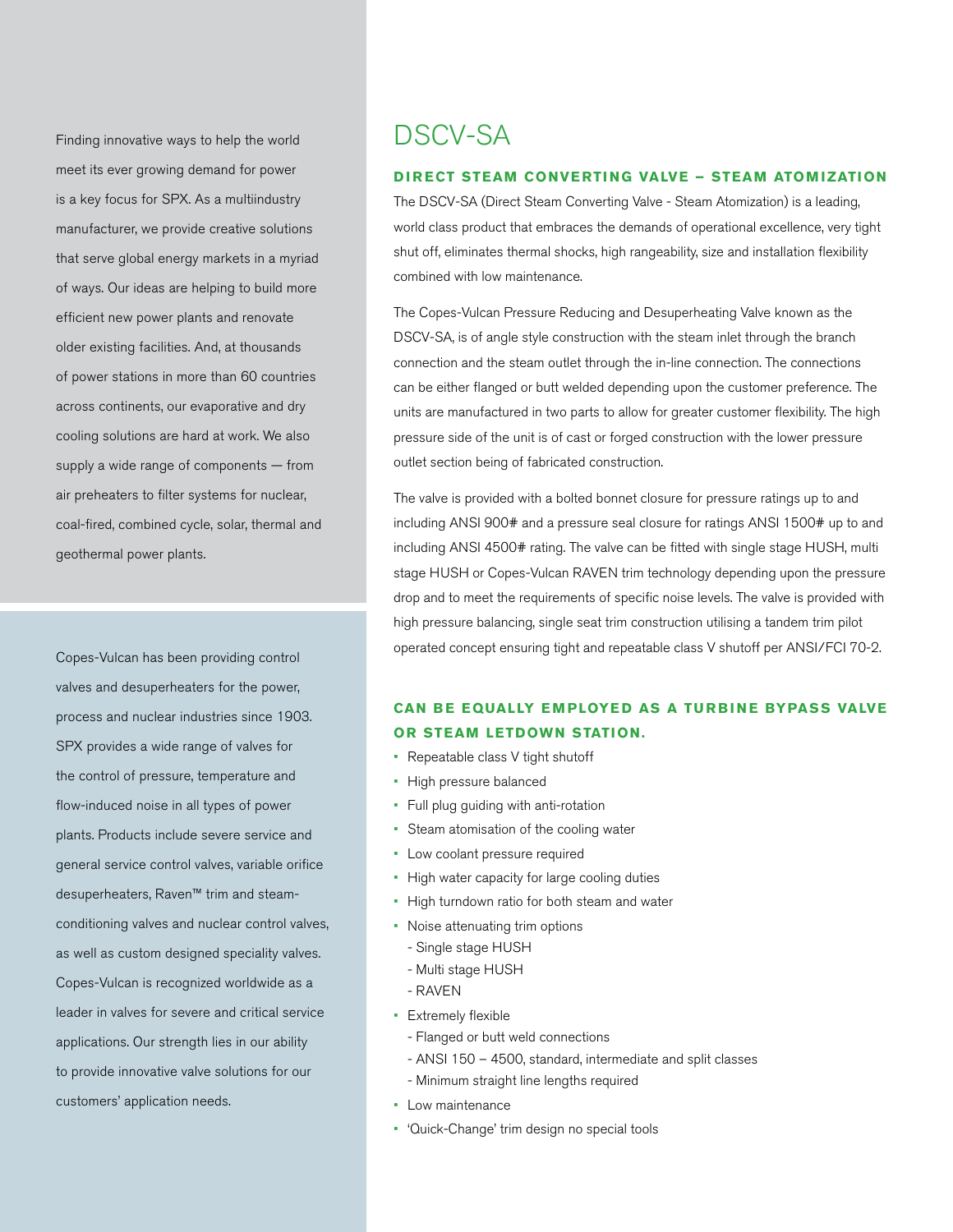The DSCV-SA (Direct Steam Converting Valve - Steam Atomization) Typical product applications from SPX is designed for unprecedented operational reliability and eliminates potential risks associated with substandard designs during plant start-up, shutdown and turbine trips. As a result, the DSCV-SA is at the forefront of modern thermodynamic engineering in steam conditioning.

Key to the DSCV-SA's performance are a number of unique technical innovations developed by SPX following extensive consultation with customers in the power generation sector.

#### **Theory of Operation**

Steam atomization has several benefits over mechanically spraying the cooling water via nozzles. Mechanical spray nozzles, even spring loaded types are limited in their turndown as the water atomization and spray pattern degrade as the water flow rate and available pressure differential reduces. As the water demand reduces, the spray water control valve closes and the spray valve trim absorbs the water pressure differential leaving little pressure differential for the spray nozzles. This lack of pressure differential at the spray nozzles does not allow them to atomize the spray water, leading to the water pouring into the steam rather than a fine atomized mist. Mechanical spray nozzles also rely on the surrounding steam velocity to provide adequate mixing. When the steam load reduces so does the steam velocity and the ability of mechanical spray nozzles equally reduce. This effect manifests itself with poor downstream steam temperature control and water 'drop-out'. Water drop-out can be very damaging as cold water will track along the bottom of the inside wall of the downstream pipe while un-cooled superheated steam travels along the top and sides. This produces high thermal shocks which can lead to steam header fracture.

The DSCV-SA employing steam atomization for the cooling water introduction has several major benefits. The atomizing steam pre -heats the cooling water and significantly accelerates the evaporation and desuperheating process. Equally important is to finely atomize the incoming cooling water. Very fine atomization produces extremely small water droplet sizes with a massively increased surface area to promote rapid heat transfer. The atomized, pre-heated water is introduced into the centre of the steam flow with the finely atomizing cooling water being carried by the atomizing steam itself and therefore has no dependency on the main steam velocity. Therefore, for turndown, the DSCV-SA is unrivalled.

#### **Combined Cycle Power**

Boiler Main Feedwater Control Valves

Boiler Feed Pump Minimum Flow Recirculation HP & LP Heater Drain Control Valves

#### **Combined Cycle Power**

Drum Level Control Interstage Attemperators Steam Pegging Valve

Primary and Secondary Circuit Control Valves Boiler Main Feedwater Control Valves Turbine Bypass

**Nuclear Power**





#### **LNG**

Gas Compressor Anti-Surge Valves Emergency Depressurising

Valves

Gas Coolers (Desuperheaters)

**Oil and Gas** Steam Letdown Stations Hot Gas Bypass Valves Expander Bypass







**3**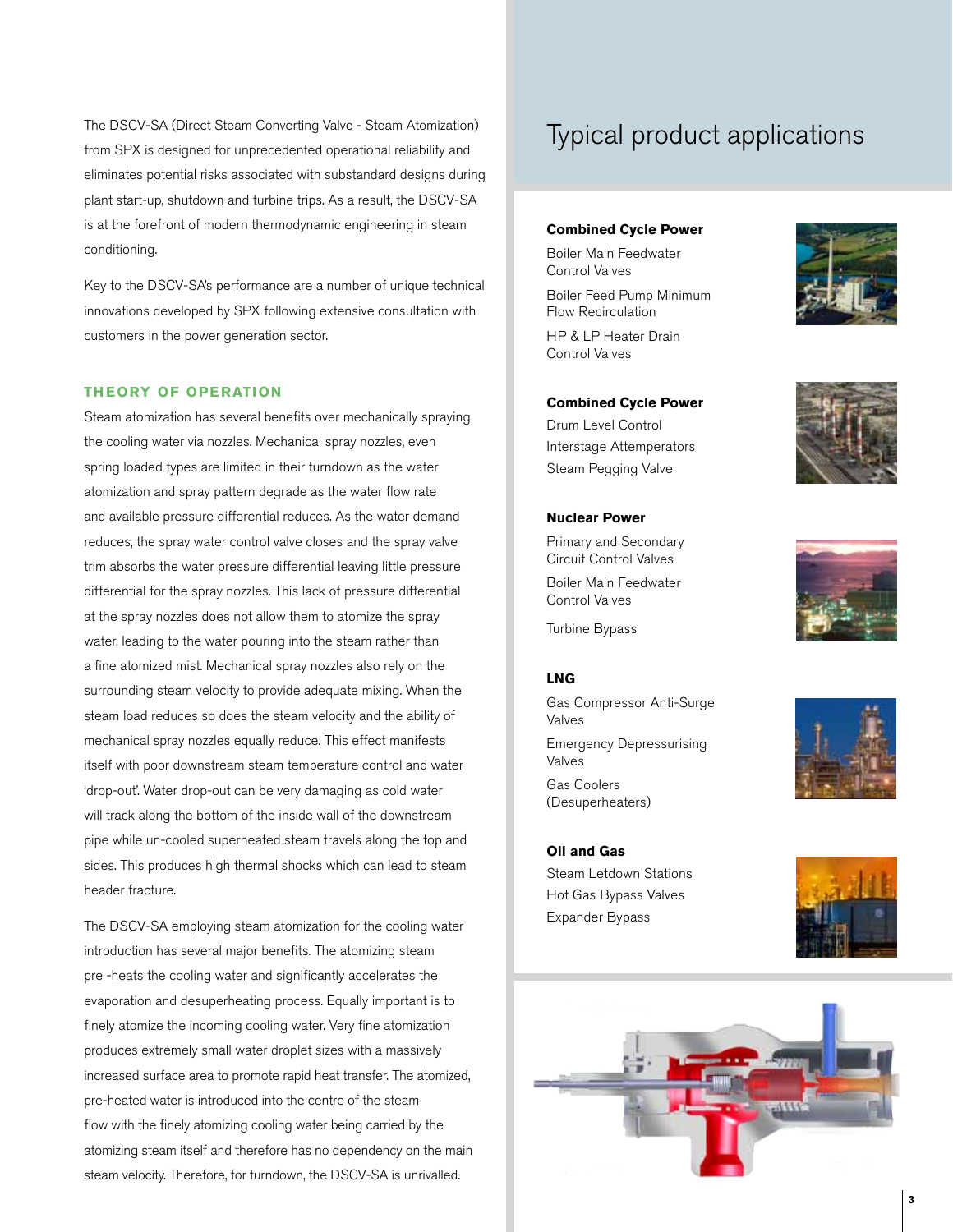#### **Product Features**

The DSCV-SA valve has a very tight shut off in the closed position, as a minimum ANSI FCI 70-2 class V. It achieves this tight shut off by utilizing a pilot plug design so that in the closed position, the main plug is unbalanced with the full steam pressure acting on the top of the plug. This load, combined with the actuator thrust, results in very high seat contact loads, which ensures a very tight shut off.

When an open command signal is received, the actuator retracts and the pilot plug is the first to open. This allows P1 steam to flood through the large pilot plug port to the underside of the main plug. The main plug is now high pressure balanced reducing the actuation thrusts required.

High pressure balancing or P1 balancing is a key design feature of the DSCV-SA for reliable smooth operation. Some other designs employ low pressure or P2 balancing; however, these low pressure balancing systems rely on auxiliary balancing seals such as piston rings and close tolerance sealing surfaces to prevent the high pressure steam unbalancing the trim. In operation, if these seals or surfaces wear or become damaged, the trim quickly becomes unbalanced and stem loads dramatically increase and fluctuate which can result in the valve oscillating violently or even unable to open on command.

With the pilot plug open, high pressure inlet steam floods the underside of the main plug and the steam atomizing unit is now operating in preparation to receive the incoming cooling water from the water control valve. The pilot plug shoulder engages with the underside of the tandem cap of the main plug. The main plug then starts to lift and the main seat opens.

As the main plug opens, steam first enters the valve via a heavy duty distribution spacer. The steam passes through the spacer by means of numerous holes evenly positioned around the circumference. This heavy duty distribution spacer has been specifically designed to negate any upstream pipe work induced flow disturbance being communicated to the main plug. Therefore, long radius bends or isolation valves can be fitted directly to the valve inlet to minimize installation space. The main plug is fully guided by the cage and spacer to ensure complete plug stability through full travel.

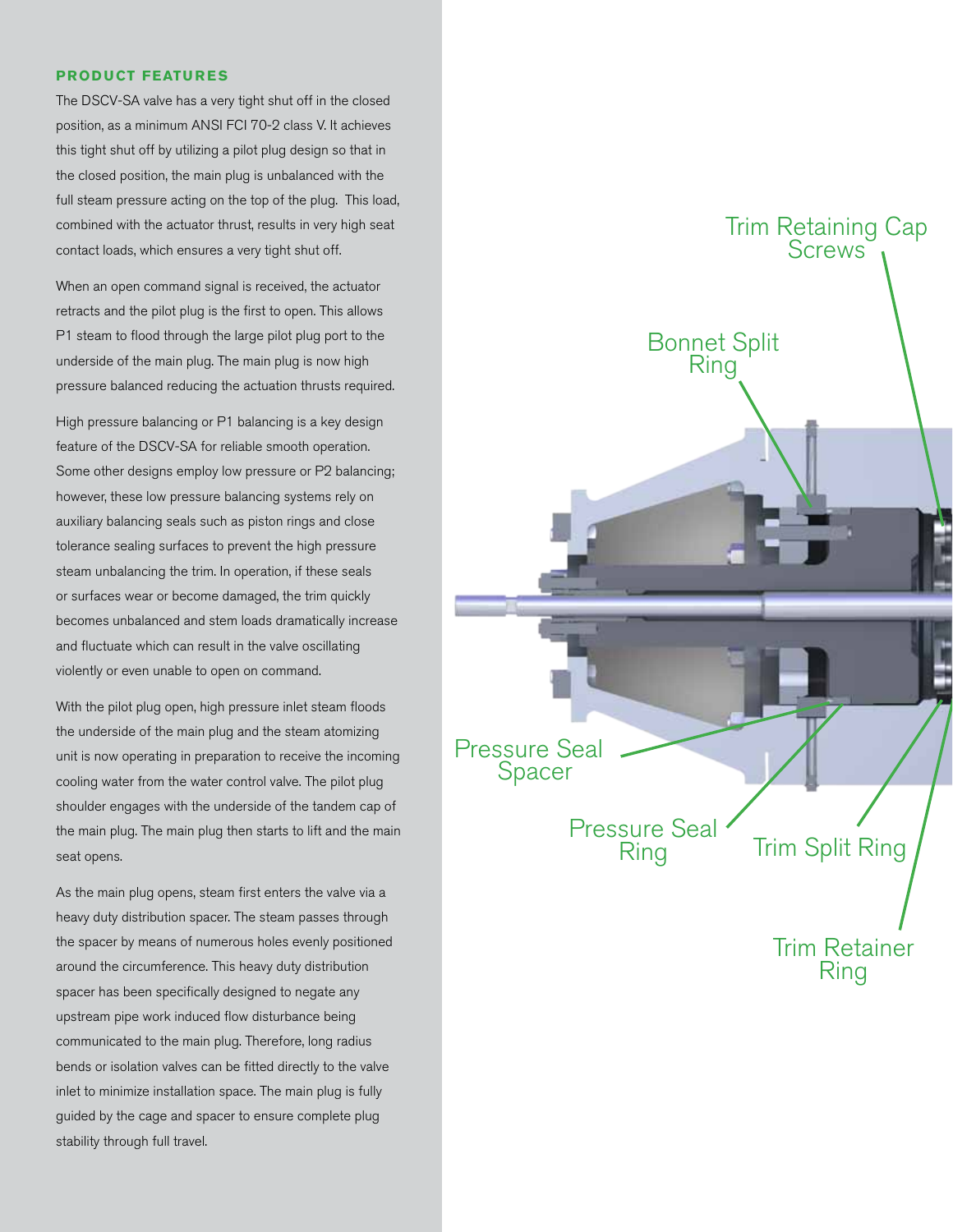After the inlet steam has passed through the distribution spacer it now travels through the main seat area to the underside of the main plug via large feed ports. With the main plug lifted the pressure reducing ports of the cage are now open to allow the steam to be pressure reduced in a controlled manner. As the main plug opens further more pressure reducing ports are exposed and the steam flow rate increases. The DSCV-SA steam turbine bypass valve can be supplied with its industry proven active noise attenuation trim styles, Single and Multi-stage HUSH or the multi-labyrinth, multi-disk RAVEN.

**Distribution** Spacer

The pressure reduced steam exits the cage into the outlet section of the steam bypass valve. The steam pressure in this area is slightly higher than the final downstream pressure. This final pressure drop is taken across the outlet diffuser. The outlet diffuser has several functions; it aligns the steam that has exited the pressure reducing cage providing a perfect mixing zone for the introduction of the cooling water. It also provides a very secure anchor point for the steam atomizing head. The diffuser forging can also be used as a material transition point to eliminate on-site dissimilar welding, as the bypass valve is an ideal point which piping engineers can utilize to change piping class and material.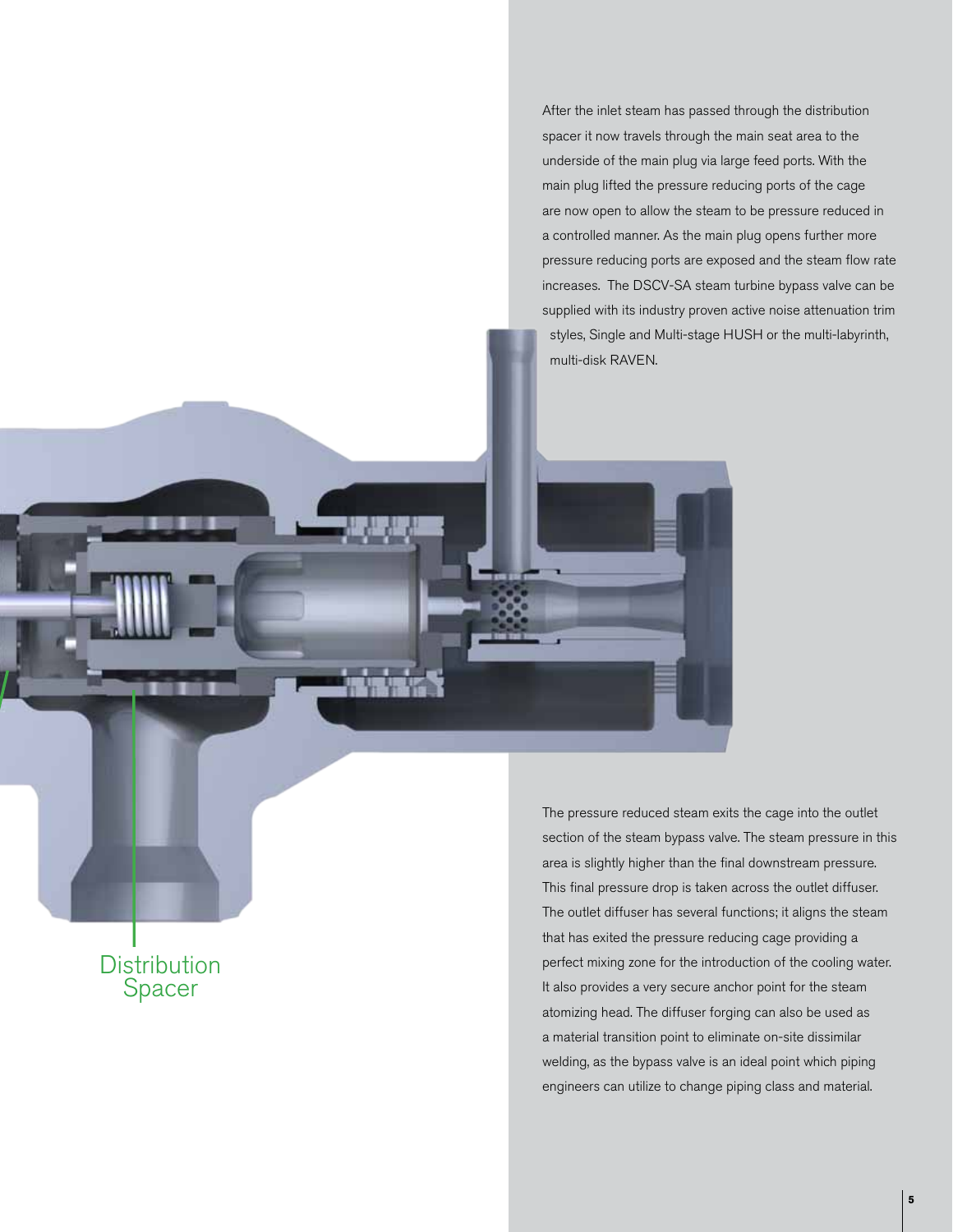## Product Specifications

#### **D esign**

Standard body-to-bonnet joint, up to ANSI 900#, is bolted and incorporates a fully enclosed spiral wound gasket made from 300 stainless steel with graphite filler. Because the DSCV has a split rated design this provides the customer with a convenient point for pipe transition for size, rating and material. As the DSCV-SA is of two-part construction virtually any configuration can be met to satisfy any client requirements. For pressure ratings above ANSI 900# a pressure seal bonnet closure is employed, which utilizes a graphitesealing ring.

#### **Sizes**

The DSCV-SA is available in an almost infinite range of sizes as each valve is tailored to suit a particular customer's requests and requirements. Additional Noise Attenuation can be performed by utilising a specifically engineered RAVEN multi-labyrinth trim design utilising upon 18 stages of pressure reduction.

#### Pressure Ratings

The DSCV-SA valve can be fully or split rated design and available in standard, special or intermediate class. Standard classes are available up to and including ANSI 4500#, intermediate and special class designs can be accommodated were required.

#### **Maintenance**

The DSCV-SA is not a high maintenance valve. However, the complete trim is a 'Quick-Change' style with no welded in components or large internal threaded parts. The whole trim assembly is held in compression by either a compression ring or the bonnet. By simply removing the compression ring or bonnet the whole trim merely slides out of the top of the valve. Therefore, in-situ maintenance should it be required, is both expeditious and uncomplicated with no need for any specialised tooling or training.

#### **Actuation**

Steam turbine bypass systems must be able to react and modulate very quickly under emergency conditions such as a turbine trip. Stroking speeds of less than one second may be required. The DSCV-SA can be supplied with either pneumatic or hydraulic actuation to meet this critical requirement.

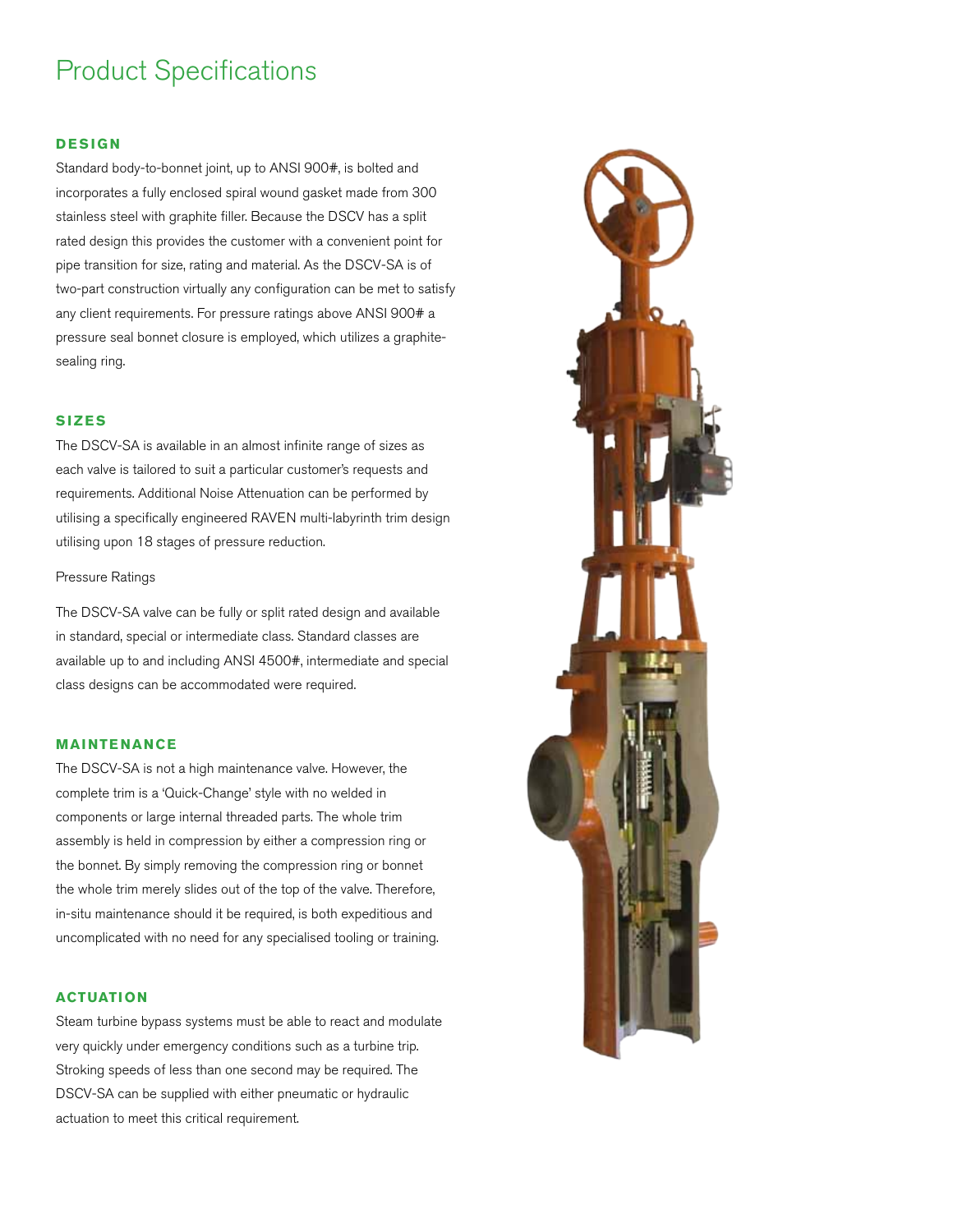## Materials of Construction



The valve can be manufactured from any material to meet specific design requirements. Standard materials are as shown below:

#### **Body & Bonnet**

Carbon Steel to ASTM A216 WCB / ASTM A105 Alloy Steel to ASTM A217 WC6 / ASTM A182 F11 Alloy Steel to ASTM A217 WC9 / ASTM A182 F22 Alloy Steel to ASTM A217 C12A / ASTM A182 F91

#### **BONNET STUDS AND NUTS**

The standard body-to-bonnet studs and nut materials for bolted bonnets are:

For applications up through 454°C (850°F): Studs: ASTM A193 Grade B7 Nuts: ASTM A194 Grade 2H

Nuts: ASTM A194 Grade 4

For applications over 454°C (850°F) to 565°C (1050°F) in low alloy steel: Studs: ASTM A193 Grade B16

#### **Stem Materials**

Stems are made from 17/4 ph grade ASTM A564 GR630.

#### **Other Option s**

#### **Double Packed Bonnet**

When packing leakage is to be minimised, a double packed bonnet may be used. The lower packing set provides primary sealing between the internal Valve fluid and the leak off tube while the back up prevents leakage to the atmosphere.

#### **Lubricator**

Stem packing lubricators can be provided on the bonnet assembly but are not considered necessary with graphoil packing.

#### **Packing Material**

Standard Packing is Compressed graphite die formed rings with braided graphite end rings to prevent extrusion of the packing. The packing is used in a bolted compression type gland arrangement

#### **TRIM MATERIAL**

This will vary depending on the application for which the valve is being used, but the standard materials Plunger – ASTM A217 WC6 Cage Assembly – ASTM A217 WC6 Distribution Spacer – ASTM A217 WC6 Pilot Plug – BS970 420 S37 Atomiser Nozzle – BS970 316 S31

The trim components are given additional heat treatment to give increased hardness at elevated temperatures. This additional treatment is also used to ensure superior performance in high-pressure drop applications.

#### **Live Loaded Packing**

This packing arrangement provides a more constant force on the packing, which minimises packing leakage over time. This feature is often used when the valve is to be located in an area where it is difficult to perform maintenance on the valves.